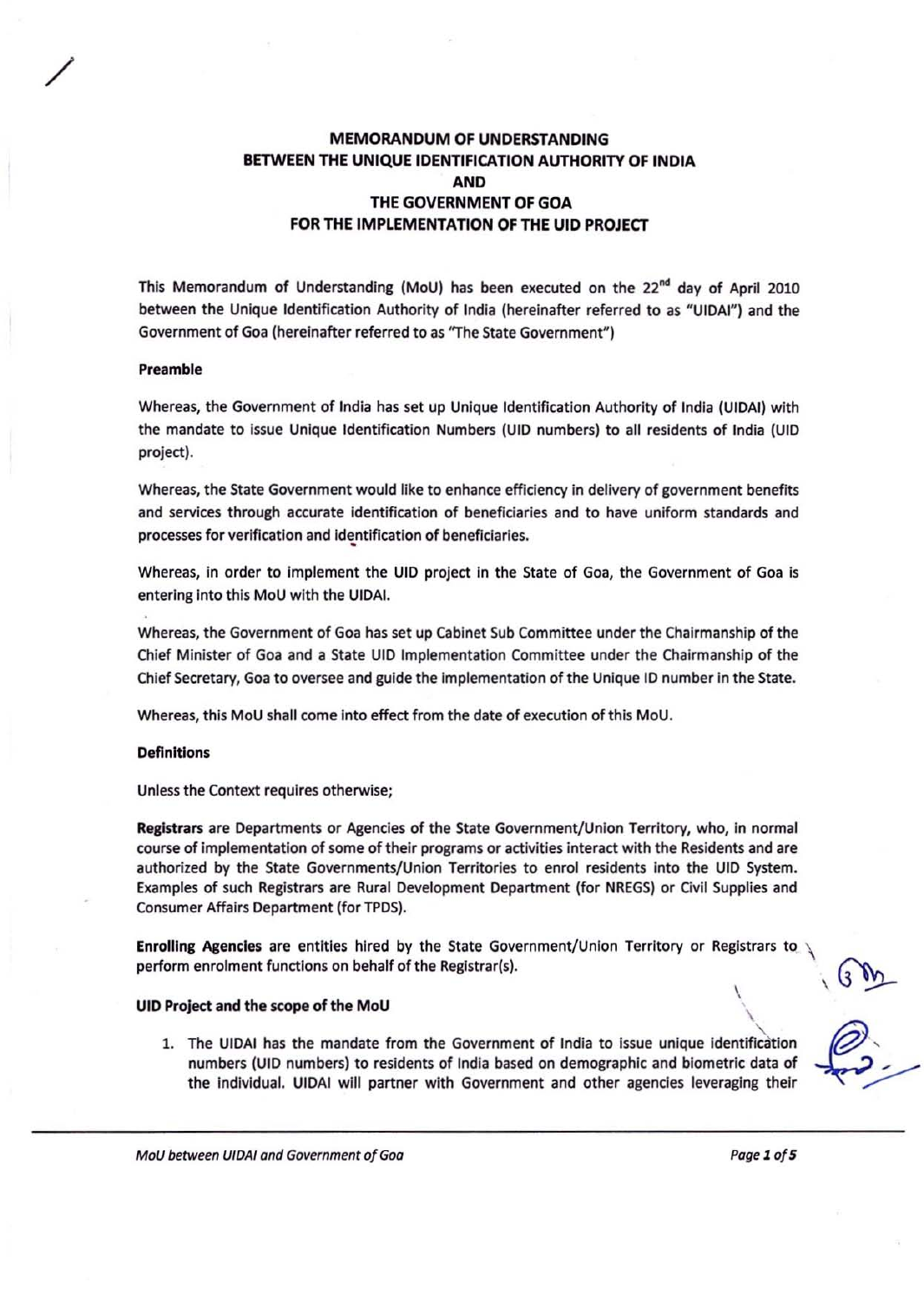existing infrastructure in order to implement the UID project. These Agencies will be called the Registrars of UIOAI.

- 2. UIOAI will set standards and processes for enrolment to be uniformly followed by all Registrars and Enrolling Agencies. The UIDAI wiii issue UID numbers after checking that the resident applying for UID does not already have a record and number in the UID database. In addition, the UiOAI will provide online, real-time Authentication service.
- 3. The UID project will be implemented in a phased manner; the UIDAI will be conducting proof of concept studies (PoCs) and pilots to test the working of the technology and process of enrolment and would require the co-operation of the State Government/Union Territory and Registrars in this regard.
- This MoU between the UIDAI and the Government of Goa sets out below, the general and broad-based intentions of both Parties for collaboration and as an umbrella understanding for facilitation of subsequent agreements and documents relevant for the implementation of the UID project in the State of Goa.
- S. The UIDAI shall prescribe standards, procedures and processes which will be adhered to by the Registrars identified / appointed by the State Government.
- 6. In the interest of clarity and to reduce ambiguity, the UIDAI shall execute additional agreements and documents to capture details about implementation of UID Project with Registrars identified/appointed by the State Government.
- 7. UIDAI shall
	- a. Develop and prescribe standards for recording data fields, data verification and biometric fields.
	- b. Prescribe a process for enrolment of residents; this will include among other things the process for collection of biometric data.
	- c. Prescribe the standards and criteria to be fulfilled by an agency to be appointed as a Registrar.
	- d. Provide/prescribe the software that will be used for the enrolment of people into the UID database in order to issue the UID numbers.
	- e. De-duplicate the database of the residents on the basis of the Demographic and Biometric data and issue UID numbers to only those whose uniqueness of identity has been established and after ensuring that the person has not enrolled in the UID database before.
	- f. Issue a letter communicating the UID number directly to the person who has been allotted UID number after de-duplication. U1DAI will also communicate the UIO number electronicaily with the Registrar in UIDAI prescribed format.
	- g. Authenticate the identity of a person with a UID number as per the protocols prescribed by the UIDAI.
	- h. Prescribe protocols for record keeping and maintenance of the information collected for the issuance of a UID number.

ory<br>6)

MoU between UIDAI and Government of Goa power power was a power of S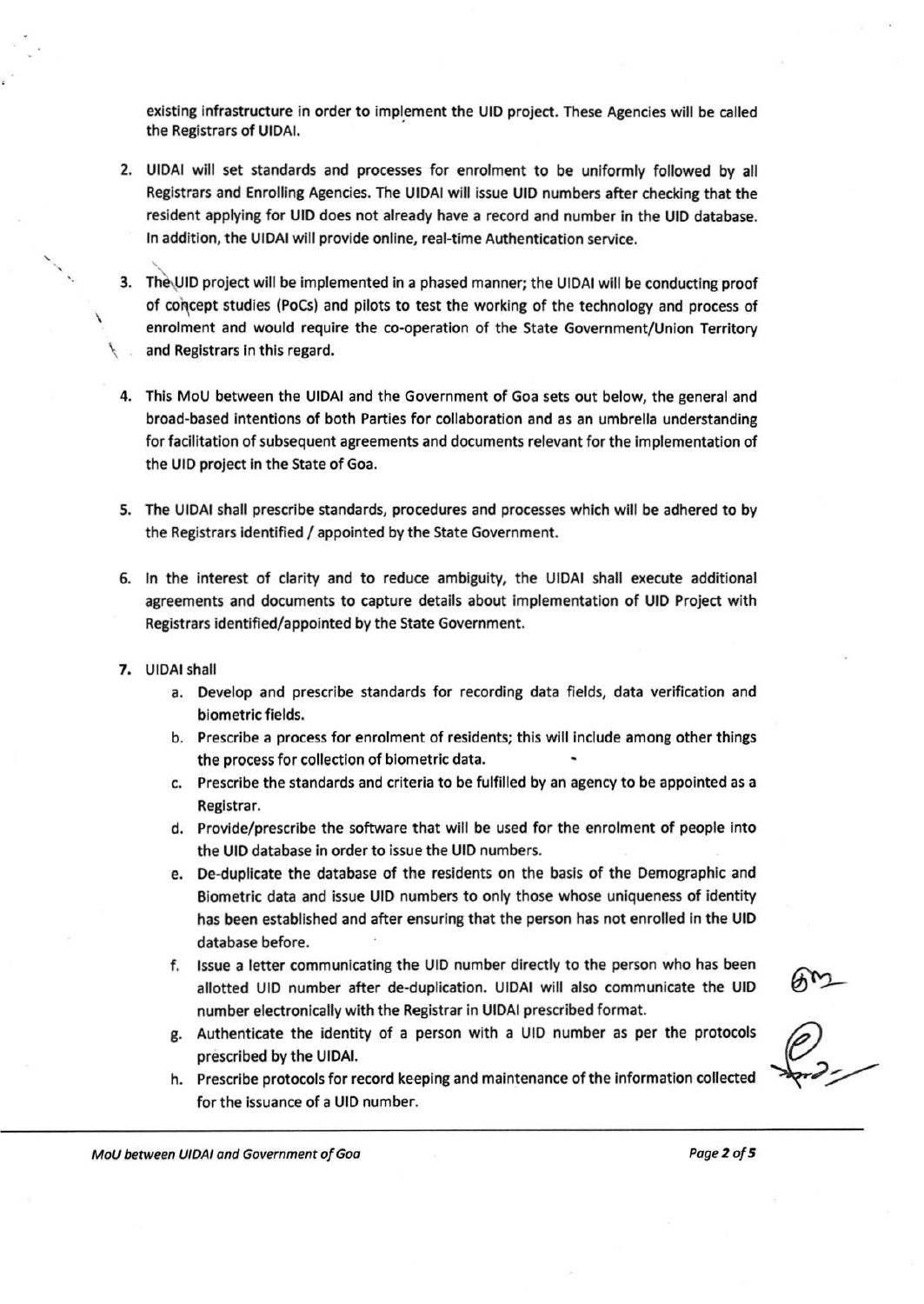- I. Prescribe protocols for transmission of the data collected for de-duplication.
- j. Prescribe protocols to ensure the confidentiality, privacy and security of data.
- k. Prescribe limits for fees that could be charged for issuing a UID number.
- I. Prescribe protocols for spreading and communicating the message, content and intent of the UID project. Since the UID logo and brand name are properties of the UIDAI, the UIDAI will prescribe the manner and limits of the use of UIDAllogo, brand name, brand design and other communication and awareness materials.
- m. Prescribe other protocols, processes and standards that the UIDAI may deem necessary for the implementation of the UID project.
- Conduct periodic audit of the enrolment process and to this end shall have the power to visit and inspect offices of the Registrar and Enrolling Agencies. Such audits are necessary to ensure the integrity of the enrolment process and to ensure uniformity across the country.
- o. Prescribe mechanisms for resolution of grievances that the residents may have during enrolment and authentication.
- p. Evolve a suitable funding mechanism for enrolment of residents into the UfO system.
- 8. The State Government shall

 $\overline{\phantom{a}}$ 

 $\checkmark$ 

 $\overline{\phantom{a}^{\prime}}$ 

- a. Co-operate and collaborate with the UIDAI in conducting proof of concept (PoC) studies and pilots to test the working of the technology and process of enrolment into the UID database.
- b. Identify Registrars for the implementation of the UIO project (including PoC and pilots). Ensure that the Registrar shall do all that is necessary and required in order to effectively complete the PoCs and pilots.
- c. Follow the criteria and process for appointment of Registrars and enrolling agencies prescribed by the UIDAI.
- d. Put in place an institutional mechanism to effectively oversee and monitor the implementation of the UID project In general and monitor specifically Registrars and enrolling agents appointed by the Registrar.
- e. Provide required financial and other resources to the 'Registrars to carry out the enrolment processes as per the phasing decided by the State Government.
- f. Cooperate and collaborate with and provide all assistance and support to the Deputy Director Generals (DDGs) concerned of the UIDAI and other staff members/ consultants/advisors of the UIDAI to effectively Implement the UID project in the State of Goa.
- g. Provide logistic and liaison support to the staff and representatives of UIOAI when they visit the Registrar and Enrolling agencies Implementing the UID project.
- h. Work with the UIDAI to resolve difficulties faced on the ground in the implementation of the UIO project.
- i. Follow the process set out by the UIDAI for resolution of difficulties and conflict regarding matters concerning the UIO project.
- 9. The following is an indicative list of the obligations of the Registrar. Notwithstanding anything contained in this clause, this list can be expanded or elaborated as required to

MoU between UIDAI and Government of Goa **Page 3 of 5** and 2008 and 2008 and 2008 and 2008 and 2008 and 2008 and 2008 and 2008 and 2008 and 2008 and 2008 and 2008 and 2008 and 2008 and 2008 and 2008 and 2008 and 2008 and 20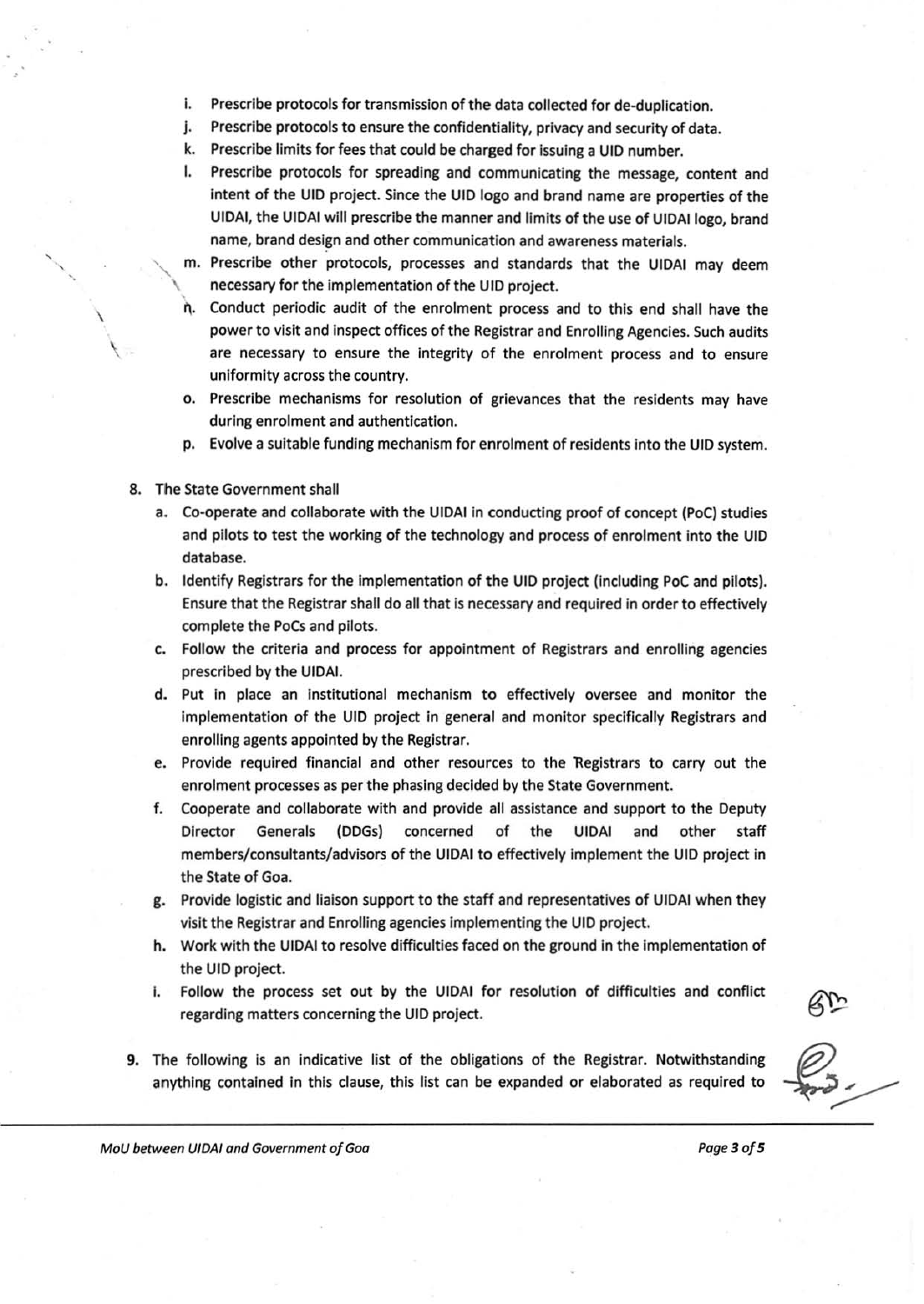ensure integrity and uniformity of enrolment into the UID database. In order to implement the UIO project the Registrars shall

- a. Either do the enrolment directly or through Enrolment Agencies who shall be identified and appointed by the Registrars (UIDAI may recommend certain criteria to be fulfilled to be an Enrolling Agency). The Enrolment Agencies will be working on behalf of the Registrars and will be accountable to the Registrars; therefore they should follow all the standards, protocols, processes laid down by the UIDAI to implement the UIO project. Registrars must ensure compliance by the Enrolling Agencies of the standards, protocols, processes laid down by the UIDAI on a continuous basis.
- b. Follow the standards for data fields, data verification and biometric fields prescribed by the UIDAI.
- c. Follow the process for enrolment of residents; this will include among other things the process for collection of biometric data prescribed by the UIDAI.
- d, Use the software developed by the UIDAI for the enrolment of people into the UID database for the issuance of the UID number.
- e, Use only those devices and IT systems whose specifications have been approved by the UIDAI.
- f. Follow the protocols prescribed by the UIDAI for record keeping and maintenance.
- g. Follow the process and systems prescribed by the UIDAI for transmission of the data collected for de-duplication.
- h. Follow the confidentiality, privacy and security protocols prescribed by the UIDAI.
- i. The Registrars can collect any data in addition to what is prescribed by the UIDAI for the purpose of rendering any service based on UID number.
- j. Have the option to charge a fee for the UID service but the fees charged from residents cannot be higher than the maximum amount prescribed by the UIDAI in this regard.
- k. Follow protocols prescribed by the UIDAI for spreading and communicating the message, content and intent of the UID project, Since the UID logo and brand name are properties of the UIDAI, the UIDAI will prescribe the manner and limits of the use of UIDAI logo, brand name, brand design and other communication and awareness materials.
- I. Follow protocols, processes and standards prescribed by the UIDAI for the implementation of the UID project.
- m. Allow the UIDAI to conduct periodic audit of the enrolment process and to visit and inspect the offices and records of the Registrar and Enrolment Agencies and any other place the UIDAI or its empowered agency may deem necessary for their purpose.  $\qquad \qquad \Box$
- n. Submit periodic reports of enrolment to the UIDAI in the form and manner prescribed by the UIDAI.
- o. Provide logistic and liaison support to the staff and agents of UIDAI when they visit the Registrar and Enrolling agencies implementing the UID project.
- p. Provide information related to the UID project to the UID from time to time as requested by the UIDAI.

MoU between UIDAI and Government of Goa **Postage 4** of 5

•